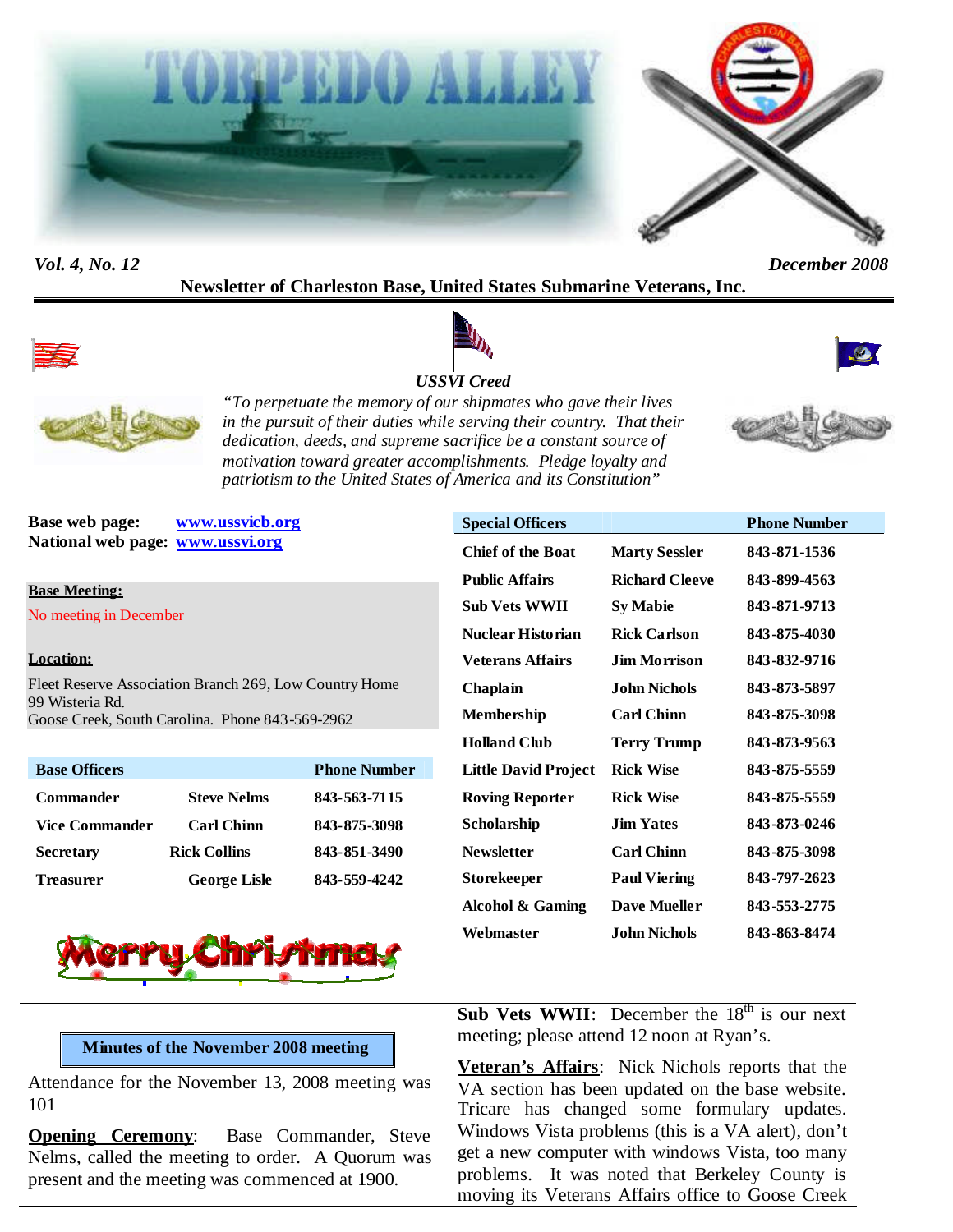**Introductions**: New people introduced: Don Fenton, John Wahl, Elton Hamilton, and Bill Franklin. Welcome aboard.

**Secretary**: Secretary Rick Collins asked for a motion to approve the meeting minutes from last month. A motion was made and seconded. Minutes approved.

**Treasurer**: George Lisle gave the treasurer's report.

**Storekeeper**: We have calendars from national for sale \$10.

### **Chaplain**: November Report:

On October  $21<sup>st</sup>$ , we conducted a bell tolling memorial service for Barney Chaplin at his funeral. SubVets WWII and USSVICB had a great crew mustered to give Barney a Sailor's farewell. We also conducted a flag folding ceremony at the graveside which was done extremely well and with great dignity. We received the following from the family:

#### *Dear wonderful Swamp Fox and Sub Vets,*

*No words can convey our deep appreciation for all your love and thoughtfulness shown during Dad's illness, death and funeral ceremony. Your participation was such a wonderful honor; please know how special you all are to us.*

*Signed... The Chaplin Family*

Cards were sent as follows:

- To Edith Chaplin and family on the death of Barney on October  $17^{\text{th}}$ .
- To George Lisle as he goes through chemo treatments for his bone cancer.
- To Frenchy Fuqua who was in the hospital for a heart attack. He will be having some type of heart surgery in the next month or so.
- To Ben Heber as he continues his recovery from being in the hospital and his cancer treatments. Ben was in the hospital for several days and is now home.
- To Curly Houck as he continues to go through this time with inoperable cancer.
- To Keith Wooster, retired Navy Chaplain, as he recovers from a serious fall at his home. He was in the VA hospital for several days in a coma and is now at Health South recovering. Keith has been our chaplain at many of our events in the past several years. Amen and Amen.
- To Roger Rader after he had cancer surgery. Roger is home and doing well. He was diagnosed with colon cancer and one week later underwent surgery. The cancer had not spread and there will not require treatments. Roger wants everyone to know that they need the scope; it saved his life.

Recently found out that:

• Ken Fuhr had surgery this morning at 0730 at Palmetto Health Richland. The surgery is for the same problem he

and planning a grand opening celebration Nov. 12. The new offices will be located in the county's satellite office facility at 303 North Goose Creek Blvd. Shipmates Helping Shipmates (a survival guide) to assist shipmates and shipmate survivors can be downloaded from the VA section. (Nick will get this PDF document to you in the mail if you need help). VA is giving flu shots.

### **Little David:** No report

**Newsletter:** No report

**Membership**: 323 members as of this moment. Dues were due on 1 October. You will be dropped on 1 January 2009 if not paid up.

**Webmaster**: The web site has new information on it you need to take a look at it and it is constantly updated with "Flash Traffic".

## **Vice Commander Report**: No report

#### **Fleet Reserve:** No report

**District Commander:** No report

**Alcohol & Gaming**: The After Battery donated \$100 to the Victory House and \$50 to the scholarship fund, then bought (1) one challenge coin for \$20 to the cheapest pr\*\*k in the room.

**Chief of the Boat**: 160 people attended the hog roast.

- December  $4<sup>th</sup>$  Harleyville Christmas parade, 1900 start, leave After Battery at 1730.
- December  $13<sup>th</sup>$  Ridgeville Christmas parade at 1100
- December  $14<sup>th</sup>$  Summerville Christmas parade at 1400.

**Base Commander**: Base Commander gave a medical report on Panama Jack and also gave notice of letters being sent to each member. Budda also gave advance notice that he will not

seek re-election next year.

**Nuclear Historian**: Shocking, Gave a very historical report about the French and English battle at Agincourt back even before Jim Eckles was born. Precise explanation of the English plucking their long bows that were made of yew wood.

**Old Business**: Charleston Base Christmas party on December 15th at Gatherings in Dorchester. Fully catered all you can drink and eat, traditional Christmas fare. Eat at 1830, social hour starts at 1700.

## **New Business**: None

#### **Good Of The Order**:

The depth charge drawing was held. The winner (\$297) was Bill Hayes.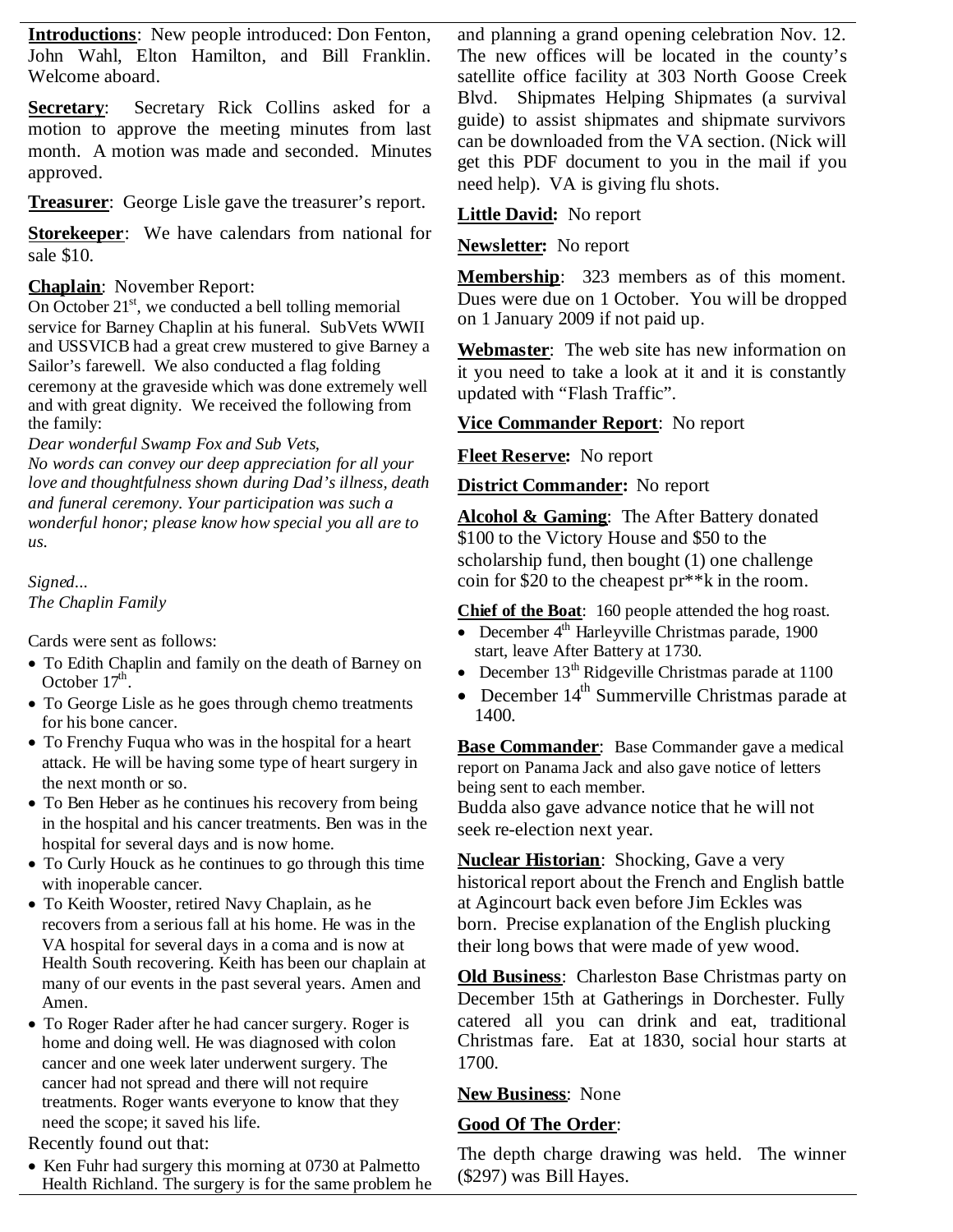had about 18 months ago with the artery going to his kidney. He came through surgery OK but nothing was done. The doctors are not sure why but his bypass artery has calcified and before anything else can be done they have to figure out why that happened. He will likely have surgery in a year or so to repair it. His wife, Ev, called me about 1200 to tell me he will be in the hospital until Saturday. Also, you will be getting an email from the COB about Ken.

• Bob Chinn will be having surgery in December.

**Scholarship**: The Henry Clay donated an additional \$120 to scholarship fund. Put the word out, if you know someone who is eligible the deadline is December  $15^{\text{th}}$ .

## **Holland Club**: No report

**Public Affairs**: We are taking pictures so we know what you look like. We sent messages to all the local papers about us and the "Patriotism in the Park".

John C. Calhoun will be holding reunion here in 2010.

The Base Commander adjourned meeting at 2015.

**\*\* End of the minutes for November 2008 \*\***



*"Don't tell mom I'm a submariner, she thinks I play piano in a whorehouse."*

**December Submarines Lost:**

| December Birthdays!                                                                           |                                                                                                 |                                                                                     |                                                                                       |  |
|-----------------------------------------------------------------------------------------------|-------------------------------------------------------------------------------------------------|-------------------------------------------------------------------------------------|---------------------------------------------------------------------------------------|--|
| Bailey, R<br>Cline<br>Dygert<br>Fulmer<br>Horton. D<br>Rackley<br>Semler<br>Werley<br>Zeigler | Baker<br>Collins<br><b>Eckles</b><br>Hayes<br>Humbertson<br>Samples<br>Standrich<br>Williams, B | Chinn, C<br>Davis, C<br>Emerson<br>Helton<br>King<br>Scharf<br>Trump<br>Williams, R | Clark<br>Davis, P<br>Evans<br>Hopkins<br>Ougourlian<br>Schnebel<br>Vandiver<br>Wright |  |



- December 4 Harleyville Christmas Parade, line up 1800, starts 1900
- December 6 Annual Christmas Party, Gatherings in Dorchester. Cocktails 1700, Dinner 1830
- December 13 Ridgeville Christmas Parade, line up at 1000, starts 1100
- December 14 Summerville Christmas Parade, line up at 1300, starts 1400







For those of you who have tickets… Charleston Base annual Christmas Party will be December 6. Cocktails at 1700, dinner served at 1830.

Party will again be at Gatherings in Dorchester, SC. You must have a ticket to attend.

No ticket sales at the door.

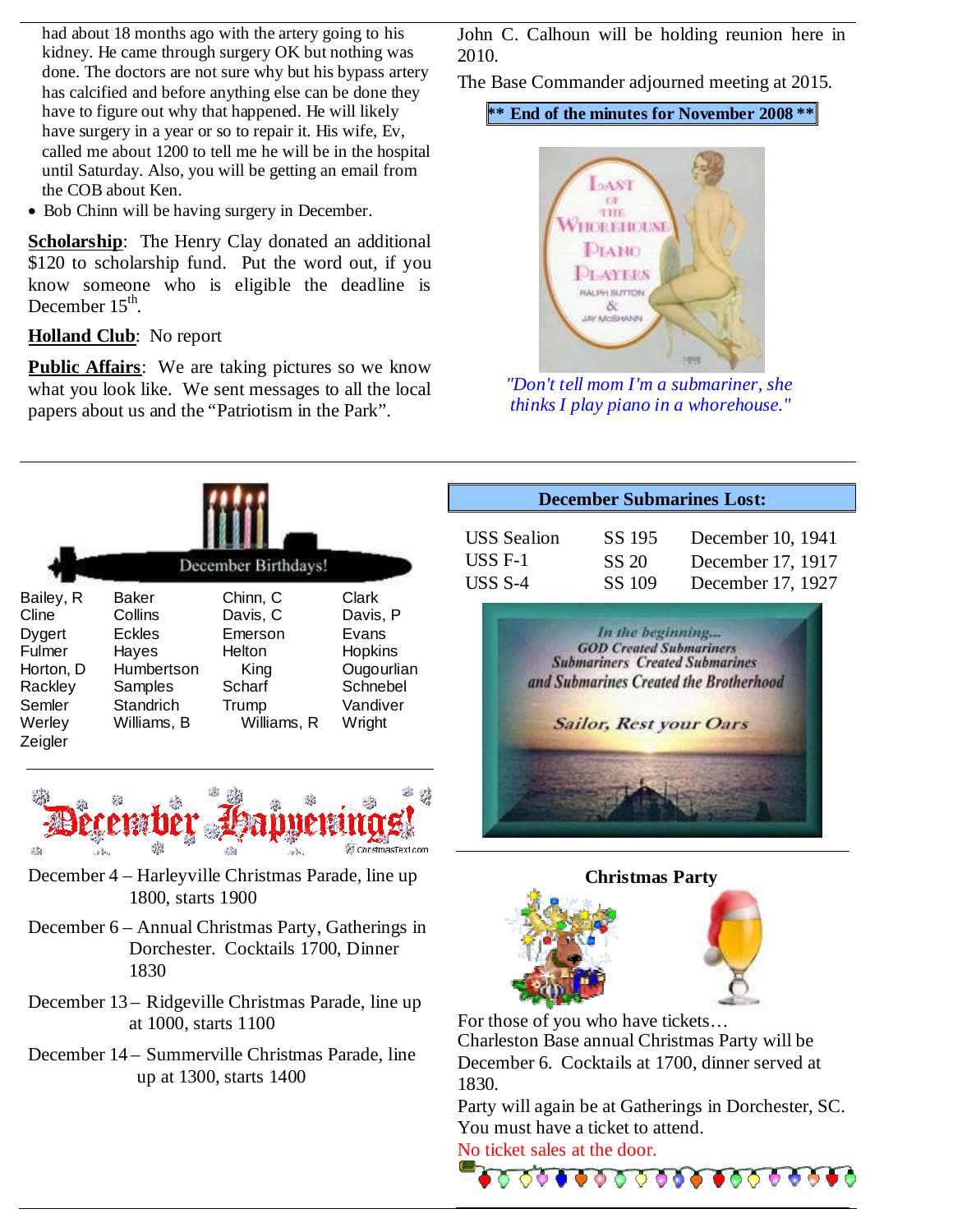

## **Tricare After Hours Care**

Accidents happen. Babies get sick. Complications occur. And it seems they never happen at a convenient time. Certainly not always during the typical 9 a.m. to 5 p.m. workday. Tricare knows this, which is why it's important to know your options for after-hours care.

Emergency Care: Of course, if you are having an emergency, always call 911 or go to the nearest emergency room. Tricare defines emergency care as the care you receive for a medical, maternity or psychiatric condition that would lead a "prudent lay person" (someone with average knowledge of health and medicine) to believe that a serious medical condition exists, or that the absence of immediate medical attention would result in a threat to life, limb or eyesight, or when the person has painful symptoms requiring immediate attention to relieve suffering. This includes situations where a person is in severe pain or is at immediate risk to self or others. What's important is to know what you must do following your visit. In general, take a look at these steps: - Tricare Standard/Extra: If you have Tricare Standard/Extra, you manage your own care. However, you should contact your regional contractor if you are admitted due to a psychiatric emergency. The notification should be made within 24 hours of admission or the next business day. In general, the admission should be reported within 72 hours.

- Tricare Prime: In most cases, if you have Tricare Prime (including Tricare Prime Remote, Tricare Prime Overseas or Tricare Global Remote Overseas) you need to contact your primary care manager within 24 hours or the next business day after receiving emergency care, so that ongoing care can be coordinated and to ensure you receive proper authorization for care, if necessary.

- Tricare For Life (TFL): In the case of an emergency, Tricare For Life beneficiaries should go

## **Membership and Dues Information:**

Your 2009 dues were payable by 1 October 2008. You can pay me at the meeting or send your dues to me. Not sure how much you owe? Just ask me. List posted at the meeting.

The following are on the dink list as of 29 November:

| Barber, B        | Barber, W      | Bonow          | Campbell,   |
|------------------|----------------|----------------|-------------|
| G                |                |                |             |
| Clark            | Corcoran       | Crookston      | Davis, D    |
| Daschle          | Douglas        | Edwards        | Fletcher    |
| Gleason          | Grassman       | <b>Hines</b>   | <b>H</b> ix |
| Hodges           | Horton         | Hunter         | Ianuzzi     |
| Johnson, E       | Jones, R       | Kratz          | Lavergne    |
| Mathis           | Medert         | Miller, C      | Minaudo     |
| Morgart          | Naert          | <b>Nettles</b> | Neufeld     |
| Ougourlian       | Owen           | Rice           | Robinson    |
| Shipman          | Sickle         | <b>Spotts</b>  | Upchurch    |
| Vacher           | Van Swearingen |                | Weiland     |
|                  | Wright         |                |             |
| $V_{obs}$ $\sim$ |                |                |             |

Yates, G

Send dues (payable to USSVI) to: Carl Chinn 217 Brailsford Rd Summerville, SC 29485-5405

## **Changing Medicare Health Plans**

You are limited as to when you can change your Medicare health plan during the year (this is known as lock-in). Changes can only be made during ACEP, OEP, or SEP periods/circumstances: Annual Coordinated Election Period (ACEP): You can switch once during the ACEP which runs from 15 NOV thru 31 DEC of every year. Your new coverage will start 1 JAN. During this period you can change your choice of health coverage, and add, drop or change Medicare drug coverage. You can make as many changes as you need during this period, but only your last coverage choice will take effect on 1 JAN. To avoid enrollment problems, it is best to make as few changes as possible. If you are changing plans to join a Medicare Medical Savings Accounts (MSA), you can only do so during the ACEP. If you are enrolling in the Medicare drug benefit for the first time, you may face a penalty if you had not previously had coverage as good as Medicare's

Open Enrollment Period (OEP): You can switch once during the OEP which runs from 1 JAN through 31 MAR of every year. Your new coverage starts the first of the month after you make your selection. During the OEP you cannot decide to add or drop Medicare drug coverage (Part D). Your options are:

- If you have a Medicare private health plan with drug coverage you can switch to another Medicare private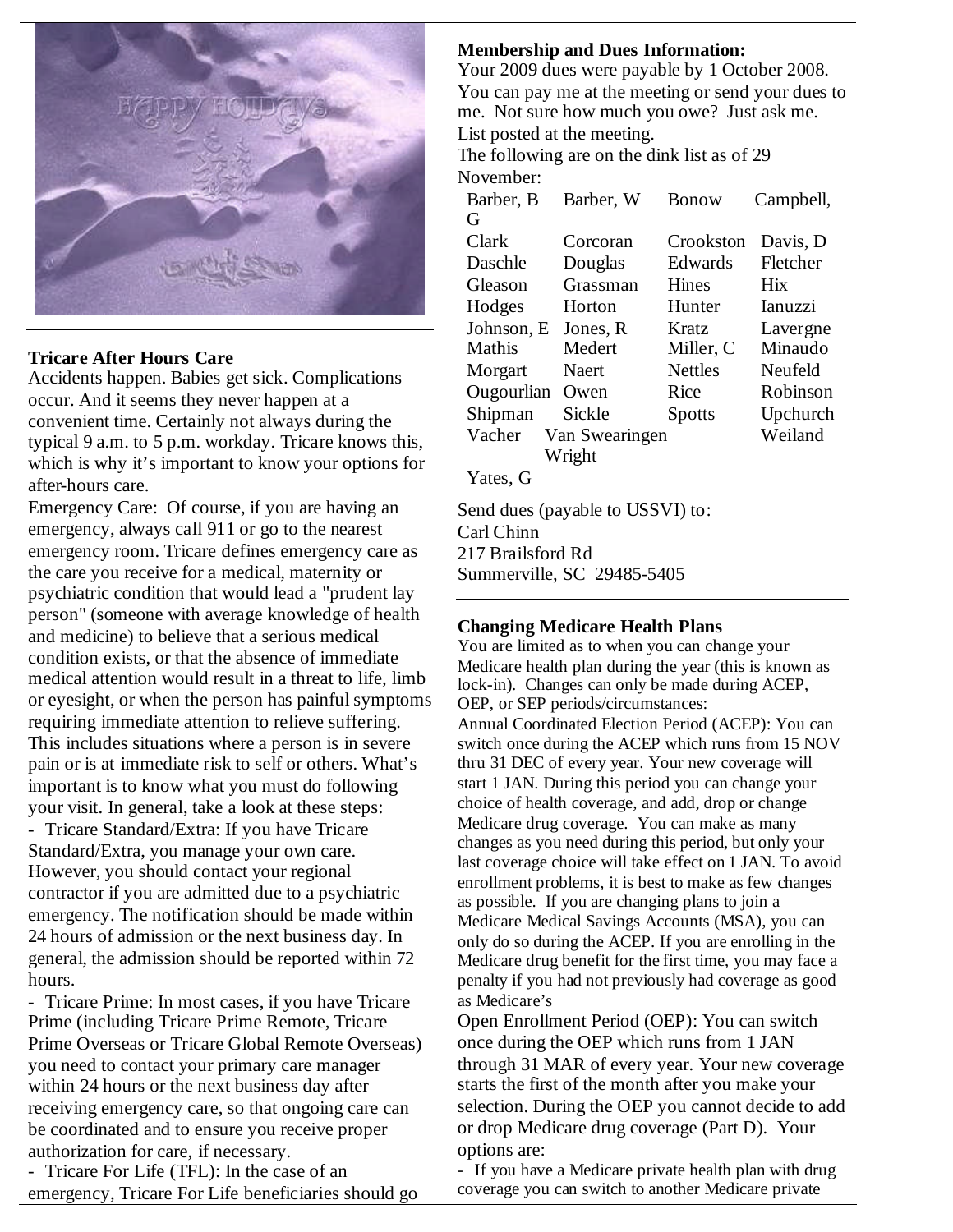to the closest emergency room or call 911. TFL comes into play when the covered services have been exhausted under Medicare or are otherwise not a Medicare benefit. To remain eligible for TFL, you must have Medicare Part B and follow the Medicare rules.

Since there are so many variables to consider within Tricare's options, it is a good idea to visit the informative beneficiary Web site and enter your profile to determine your covered services, and what steps you need to take before an emergency arises. Urgent Care: Tricare defines urgent care as the care you receive for an illness or injury that would not result in further disability or death if not treated immediately, but does require professional attention within 24 hours. Urgent care has the potential to develop into an emergency if treatment is delayed longer than 24 hours. Again, with the number of variables to consider, we recommend visiting the beneficiary Web site to learn exactly what you need to do before the need for urgent care arises. In general, the following information applies:

- Tricare Standard/Extra: As mentioned above, when using Tricare Standard and Extra, you manage your own health care. While you'll never require referrals for any type of care, some services may require prior authorization. It's also important for you to understand the type of provider you are seeing. You can visit any Tricare-authorized provider, network or non-network, but the type of provider you see determines your out-of-pocket costs.

- Tricare Prime: You may schedule an appointment with your primary care manager (PCM) for URGENT care, for conditions such as a sprain, sore throat or rising temperature, by making a "same-day" appointment. If you are a registered user on the Tricare Online Web Portal, you may be able to schedule some appointments at military treatment facilities online. Active duty service members should obtain care in accordance with service guidance. You should be able to receive an urgent care appointment within 24 hours (one day), even if you are traveling. If you do not coordinate urgent care with your PCM, the care will be covered under the point of service option, resulting in higher out-ofpocket costs. If you are away from home, contact your regional contractor for assistance in obtaining urgent care: West Region: TriWest, 1-888-874- 9378; North Region: Health Net, 1-877-TRICARE; South Region: Humana, 1-800-444-544.

- Tricare For Life: When using TFL, you manage your own health care. To get your urgent care, simply make an appointment with your Medicare provider. To remain eligible for TFL, you must have Medicare Part B and follow the Medicare rules.

health plan with drug coverage or original Medicare and a stand-alone drug plan.

- If you have Original Medicare and a stand-alone drug plan you can switch to a Medicare private health plan with drug coverage.

- If you have a Medicare private health plan without drug coverage you can switch to another Medicare private health plan without drug coverage or original Medicare alone (no stand-alone drug plan).

- If you have original Medicare alone (no stand-alone drug plan) you can switch to a Medicare private health plan without drug coverage.

- If your Medicare private health plan leaves your area or you move out of your plan's service area, you can switch to another private health plan or to Original Medicare.

Special Enrollment Period (SEP): Under certain circumstances, you may be eligible for a SEP to change your drug coverage and/or health plan. If you get an SEP, your new coverage will start the first of the month after you sign up for or disenroll from a Medicare private health plan. If you do not enroll in the Medicare drug benefit (Part D) when you are first eligible, and you do not have other drug coverage that is at least as good as Medicare's (i.e. creditable) for 63 days or more, you will likely have to pay a premium penalty if you later enroll in a Medicare drug plan. Most SEPs allow you to enroll in the drug benefit outside a standard enrollment period, but you will still owe a premium penalty. You can get the penalty waived if you qualify for Extra Help—a federal program that helps pay for most of the costs of the Medicare drug benefit—and enroll in a Medicare drug plan in 2007 or 2008 if you show that you received inadequate information about the creditability of your drug coverage. SEP eligibility could apply if:

1. You lose creditable drug coverage through no fault of your own or you want to disenroll from Medicare drug coverage to keep or enroll in other creditable coverage programs such as VA, TRICARE or a state pharmaceutical assistance program (SPAP) that offers creditable coverage. This does not include losing your drug coverage because you do not pay, or cannot afford, your premiums.

2. You join or drop employer/union drug coverage regardless of whether it is creditable. Employer coverage may be current or former (retiree plan). 3. You are institutionalized. i.e. You move into, reside in, or move out of a qualified institutional facility: a skilled nursing facility, nursing home, psychiatric hospital or unit, Intermediate Care Facility for the Mentally Retarded—ICF/MR, rehabilitation hospital or unit, long-term care hospital, or swing-bed hospital 4. You are enrolled in a qualified State Pharmaceutical Assistance Program (SPAP), or lose SPAP eligibility. 5. You have Extra Help whether you applied or automatically qualified because you have Medicaid, a Medicare Savings Program or receive Supplemental Security Insurance.

6. You want to disenroll from your FIRST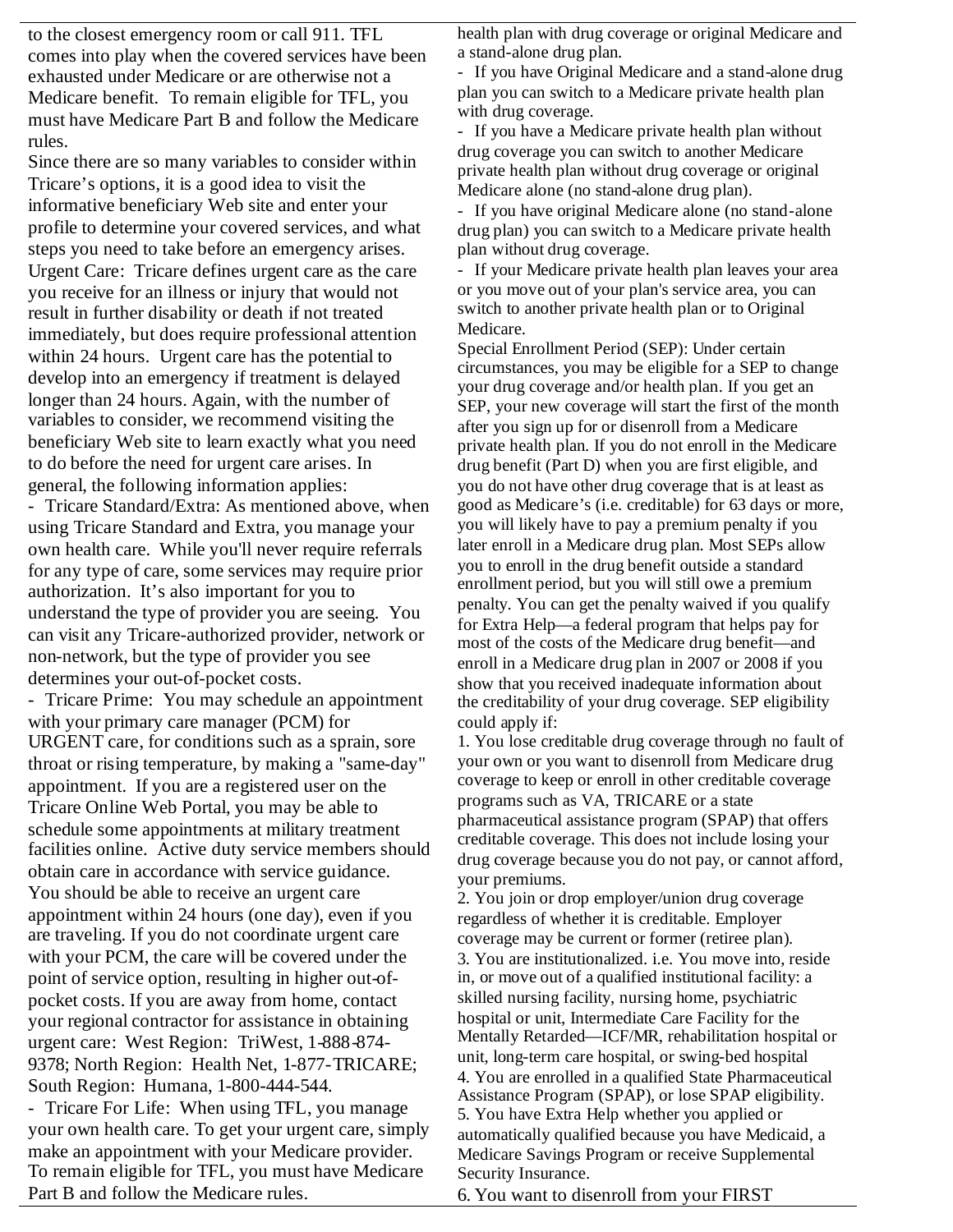Overseas: There are a number of resources available for beneficiaries living or traveling overseas who encounter an emergency or need urgent care. Check out the Tricare passport for detailed information on how to proceed with your health care needs while overseas. Also, Tricare has been working to expand emergency and urgent care options for our overseas active duty service members and their family members. For example, all active duty service members and active duty family members enrolled in Tricare Prime are now able to access the Tricare Global Remote Overseas (TGRO) Alarm Center for assistance. Previously, only beneficiaries enrolled in TGRO had access to these services. For more updates, refer to :

http://www.tricare.mil/pressroom/news.aspx?fid=399 and

http://www.tricare.mil/pressroom/news.aspx?fid=468

## **TFL Need-To-Knows**

If you're nearing retirement, transitioning health care coverage shouldn't be a hassle. As you're preparing to switch to TRICARE for Life (TFL), the following facts and tips will help you make a seamless transition to TRICARE for Life (TFL) coverage. 1. Enroll in Medicare Part B when first eligible. TFL enrollment hinges on enrollment in Medicare Part B. You must remain enrolled in Medicare Part B (medical care) in order to maintain TRICARE eligibility.

2. Keep DEERS up to date. Although Medicare provides data to DEERS, you must maintain your TRICARE eligibility by keeping DEERS up to date any time there is a life-changing event, like becoming eligible for Medicare. Contact DEERS online at www.dmdc.osd.mil/rsl or call toll-free 1-800-538- 9552.

3. Enrollment in TFL is seamless. If you are receiving Social Security benefits, you will transition smoothly to TFL upon your 65th birthday; if you are not receiving Social Security benefits at the time of your 65th birthday, you will need to visit the nearest Social Security office and enroll in Medicare. 4. Medicare authorized providers are also TRICARE authorized. You can visit any Medicare provider for care since all Medicare providers are also TRICARE authorized. Simply show your Medicare card and Uniformed Services ID card at your appointment. 5. Claims are paid automatically between Medicare and TFL. As a TFL beneficiary, you will not need to submit a paper claim when you have a doctor's visit (in most cases). The provider will submit the claim to Medicare. Medicare will then submit the claim to TRICARE once the Medicare portion is paid.

Medicare private health plan with drug coverage (MA-PD).

7. You enroll in/disenroll from PACE.

8. You move (permanently change your home address).

9. You have had Medicare eligibility issues.

10. You are eligible to join a Special Needs Plan (SNP) or you lose SNP eligibility.

11. You experience contract violations, misleading marketing or enrollment errors.

12. Your plan no longer offers Medicare coverage.

13. You experience an exceptional circumstance not covered in the foregoing.

## **Swiss Company Plans To Build Solar Submarine**

While all kinds of ocean going vessels have been adding some sort of renewable energy source recently, who would have figured that you might soon add submarines to the list?

A Swiss company called BKW has revealed plans for what they call Project Goldfish, a submarine that recharges its batteries via an island of solar panels that floats on the surface above the sub. Generating power has always been the limiting factor for submarines, and while military forces use a nuclear reactor to solve the problem, that option's not available to civilian users. By going solar, the Project Goldfish sub can stay submerged for unlimited periods, while handling up to 30 people at a time. Passengers will be able to board and leave the sub via a solar powered shuttle. With secretive Swiss developers and a name like Project Goldfish, it all sounds a bit too much like part of some upcoming James Bond movie. Still, BKW says they hope to have the sub operational by mid 2012.

## **Admiral Osborne Scholarship Fund**

How about helping out the scholarship fund? We are offering a Charleston Base Challenge Coin for sale. ALL proceeds go into the scholarship fund. Coins only cost \$7 each. Available for an additional \$1 is a protective plastic capsule. To get your coin(s) see Jim Yates, Julian Villegas or Carl Chinn. Make sure you have one for "when you get challenged"! Buy several for great gifts!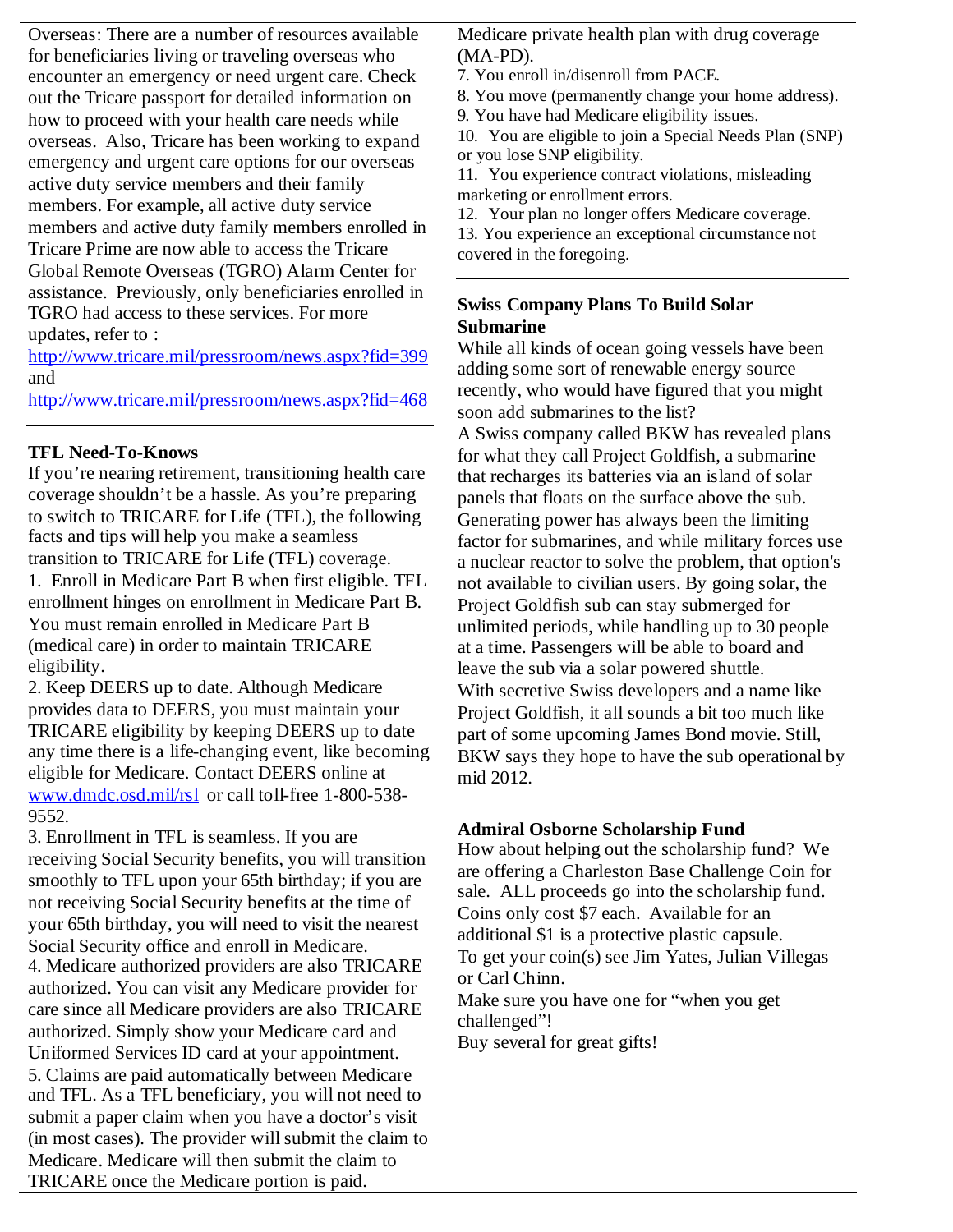6. TFL is considered a second payer to Medicare. For services covered by Medicare and TRICARE, Medicare will pay its portion of the claim and TRICARE will pay the remainder. For services that are covered by Medicare and not by TRICARE (such as chiropractic care) TRICARE will not make a payment and the beneficiary will be responsible. Services covered by TRICARE but not Medicare (such as overseas claims) may be billed directly to Wisconsin Physicians Services (WPS) and TRICARE will pay as primary insurer. You will be responsible for any cost shares. Payments for services that are not covered by either program remain your sole responsibility.

7. Other health insurance (OHI) coordinates differently with TFL and Medicare. TFL beneficiaries who have OHI need to submit their Medicare Summary Notice with a paper claim and OHI explanation of benefits (EOB) to Wisconsin Physician Services. The paper claims may be sent to: Wisconsin Physician Services, TRICARE for Life, P.O. Box 7890, Madison, WI 53707-7890 8. Enrollment in Medicare Part D is not necessary. The TRICARE pharmacy benefit is considered creditable coverage and pays equally to Medicare. 9. TFL beneficiaries may continue to use any of the TRICARE pharmacy programs. You may fill prescriptions at any military treatment facility pharmacy, through the TRICARE Mail Order Pharmacy or through any TRICARE network or nonnetwork pharmacy.

10. TRICARE coverage continues for eligible family members after the death of a sponsor. Surviving spouses remain eligible for TRICARE unless they remarry. If they remarry, they lose TRICARE eligibility and cannot regain eligibility later, even in cases of divorce or death of the new spouse. Unmarried surviving children remain eligible for TRICARE until their 21st birthday (or 23rd birthday if enrolled in college full time and if at the time of the sponsor's death, the sponsor provided more than 50 percent of the child's financial support.) For more information on TRICARE for Life, please visit www.tricare4u.com or call Wisconsin Physicians Services toll-free at 1-866-773-0404

## **Just leave it to Google to come up with something like this!**

Here's a number worth putting in your cell phone, or your home phone speed dial: 1-800-goog-411. This is an awesome service from Google ... and it's free - great when you are on the road.

Don't waste your money on information calls and don't waste your time manually dialing the number.



## **2009 COLA for Retired Pay**

Each year military retirement pay is adjusted to meet the increased cost of living. This Cost-of-Living-Adjustment (COLA) varies from year to year based on the previous year's Consumer Price Index (CPI).

2009 Update: The 2009 military retired pay cost-ofliving adjustment (COLA) will be 5.8%, nearly 2% higher than the 3.9% 2009 Military Pay Raise. This increase, which goes into effect on December 1, 2008, also applies to SBP annuities, Social Security checks, and VA disability and survivor benefits. Retirees will see the increase in their January, 2009 checks.

Note: This annual Cost-of-Living-Adjustment is NOT in anyway related to the annual military pay raise for active duty and reserve servicemembers. In fact, this year's COLA increase is larger than the 2009 military pay raise of 3.9%.

All retirees who retired before January 1, 2008 will receive the 5.8 percent Cost-of-Living-Adjustment. Retirees who first became a member of the uniformed services before Sept. 8, 1980 and retired on or after January 1, 2008 will receive the 5.0 percent Cost-of-Living-Adjustment.

Retirees who first became a member of the uniformed services on or after Sept. 8, 1980, and retired in 2008 will receive a Partial COLA on a prorated basis as follows:

Jan. 1, 2008, and March 31, 2008, will receive 5.0%

April 1 -June 30, 2008 will receive 3.8% July 1 - Sept. 30, 2008 will receive 1.2% Those who retired after Oct. 1, 2008, will see no COLA this year.

Retirees who first entered the military after Sept. 8, 1980 and retired before Jan. 1, 2008 will also receive the 5.8 percent COLA.

Retirees who first became members of the uniformed services on or after Aug. 1, 1986 and elected to receive a Career Status Bonus at 15 years, and retired on or before Jan. 1, 2008, will receive an increase of only 4.8 percent.